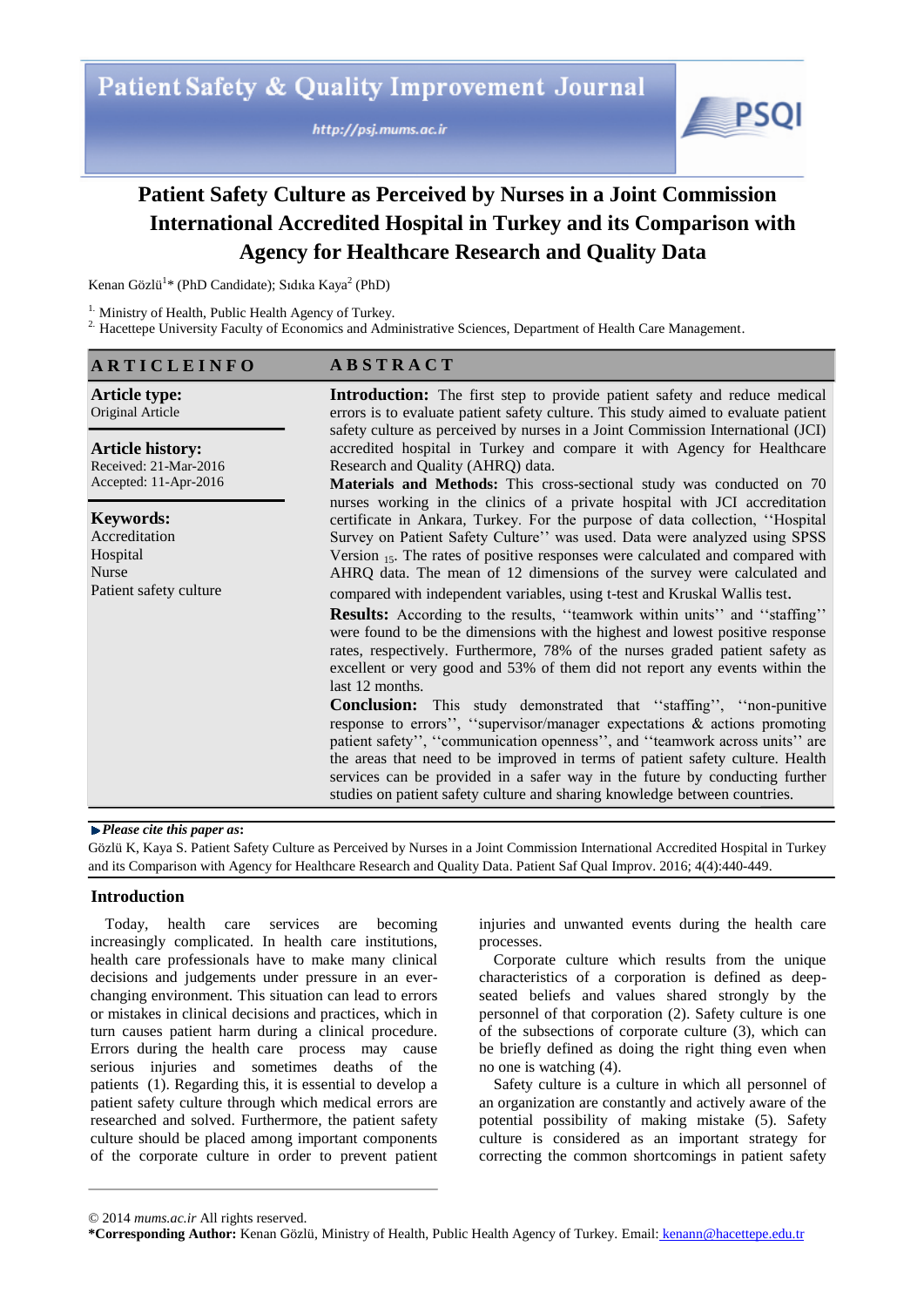(6). The importance of a strong safety culture in terms of improving patient safety in health care has been underlined for more than ten years (7). According to a review study conducted by the Health Foundation (8), many studies reported a positive relationship between the patient safety culture and the patient and personnel outcomes.

Patient safety was defined by the World Health Organization as a patient"s being free of potential or unnecessary harm related to health care and it is an issue that increasingly interests global health care systems (9). Furthermore, patient safety culture is the product of values, attitudes, perceptions, abilities, and behavior patterns belonging to an individual or group, which determine a health institution's style and competency in patient safety management and its commitments in this area (10). Patient safety culture has seven sub-cultures including leadership, teamwork, evidence-based care, communication, learning, just, and patient-centered care (11).

Nurses are the hospital's largest workforce; therefore, the organizational profitability may be associated with human resource decisions, which may impact patient safety (12). Nurses are in a key position to improve the quality of health care through patient safety interventions and strategies. The most critical contribution of nursing to patient safety, in any setting, is the ability to coordinate and integrate the multiple aspects of quality within the care, directly provided by nursing, and across the care delivered by others in the setting  $(13)$ .

The responsibilities regarding the development of a patient safety culture does not only fall upon the leaders of institutions. It is necessary to clarify the appropriate attitudes or behaviors for the patient safety at the corporate level and the personnel should contribute to this process. Accreditation is one of the processes making patient safety a part of corporate culture with full participation of the personnel under the leadership of the senior management.

In a review study on the benefits of accreditation conducted by Greenfield and Braithwaite (14), accreditation was reported to exert important changes in six areas of the accredited hospitals including management, medical staff organization, review systems, organization of nursing services, physical facilities, safety, hospital role definitions, and planning. Furthermore, nursing organization, physical facility, and safety were the areas mostly affected by accreditation.

The foundations of accreditation in Turkey were laid for the first time with the quality of health care evaluations in 2005 and service standards of evaluations were determined. These standards were developed in number and structure in time and they were put into practice as four different versions. The standards were restructured according to four basic principles and ten objectives regarding accreditation in 2013 and "Accreditation Standards in Health" was

given its final shape within its fifth version (15). Till February 2016, only thirty four hospitals continued to comply with the accreditation standards in Turkey (16).

This study aimed to evaluate the perception of nurses working in the clinics of a hospital with the accreditation certificate regarding the patient safety culture.

# **Materials and Methods**

This cross-sectional study was conducted in a private hospital with the JCI accreditation certificate in Ankara, Turkey. The study population was comprised of the nurses working in the hospital clinics. Data collection was not performed through selecting samples. Rather, the department of human resources in the hospital distributed the forms among the nurses and then collected them. Following the confidentiality principles of the hospital, the tool did not contain personal information.

#### *Data Collection Tool*

For the purpose of data collection, "Hospital Survey" on Patient Safety Culture" instrument developed by the Agency for Healthcare Research and Quality (AHRQ) in USA in 2004 was utilized. This survey is generally used to evaluate the patient safety culture of a hospital or a unit in the hospital. This survey is graded on a 5 point Likert scale (1=strongly disagree, 5= strongly agree), which contains 42 items grouped into 12 dimensions. The last part of the survey includes two questions that ask respondents to provide an overall grade on patient safety for their work area/unit and to indicate the number of events reported within the last 12 months (17). The survey was translated into Turkish by Filiz who reported Cronbach"s alpha to be 0.86 for 42 items (18).

#### *Data collection*

After informing the chief medical officer and the department of human resources about the concepts used in the survey, purpose of applying the survey, and confidentiality of the data, they cooperated in the process of data collection. It was not possible for some of the nurses to answer the survey due to reasons like being on leave or resigning, etc., during the period when the survey was applied. Survey forms were distributed to the nurses during March 1st-July 1st of 2011.

#### *Data Analysis*

After the surveys were collected, the data were analyzed using SPSS. Answers such as "Agree", "Strongly Agree", "Always", and "Most of the time" were considered as positive responses; besides, the negative items were reverse coded. The scores of the 12 dimensions were calculated after assessing mean of the items. The dimension scores were analyzed with Shapiro-Wilk test to check their normality of distribution. Subsequently, the 12 dimensions were investigated separately in terms of 4 independent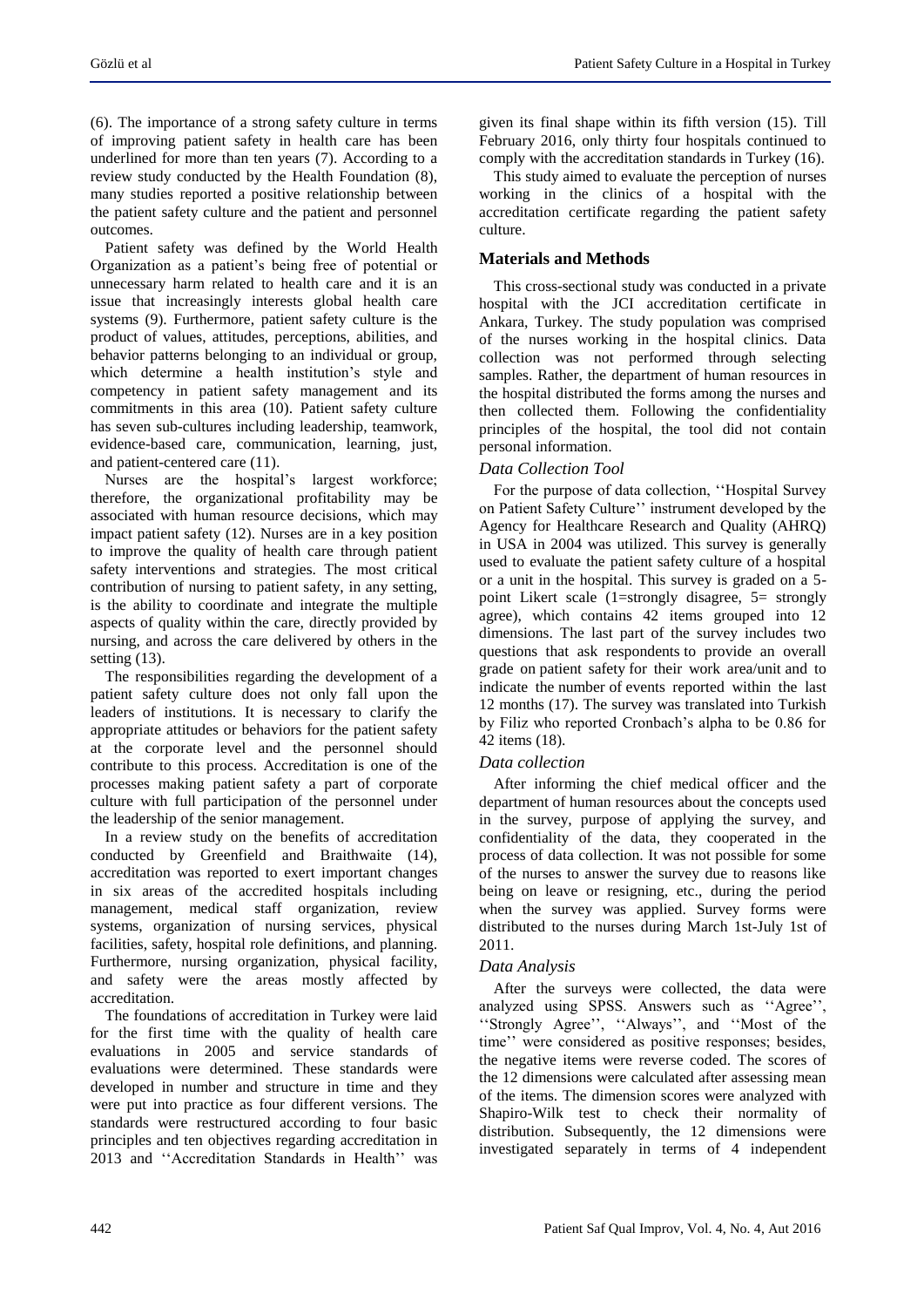variables (working time in the hospital, working time in the unit, working time in the job, weekly working time). Shapiro-Wilk test showed that dimension scores distributed normally only in weekly working time  $(P>0.05)$ .

Evaluation of differences between 12 dimensions in terms of the independent variables of working time in the hospital, working time in the unit, and working time in the job was performed by means of Kruskal-Wallis test, as the number of groups was larger than two and the dimension scores were not normally distributed. On the other hand, independent samples t-test was used to investigate the differences between groups regarding weekly working time, since the participants were divided into two groups and the dimension scores were

**Table1: Occupational characteristics of the nurses**

normally distributed regarding this independent variable. Also, the items forming the survey were evaluated separately according to the independent variables, using Fisher"s exact test and Chi-square test which are used in the analysis of multi-span tables.

#### **Results**

#### *Occupational characteristics of the nurses*

Seventy nurses working in the hospital clinics participated in this study (return rate:75%). All of these participants were female who reported having direct interaction and contact with the patients. Occupational characteristics of these nurses are illustrated in Table 1.

| Characteristics              |                   | Number | Percent |
|------------------------------|-------------------|--------|---------|
|                              | Less than 1 year  | 19     | 27      |
|                              | 1 to 5 years      | 25     | 36      |
| Working time in the hospital | 6 to 10 years     | 17     | 24      |
|                              | 11 to 15 years    | 6      | 9       |
|                              | 16 to 20 years    | 2      | 3       |
|                              | 21 years or more  |        | 1       |
|                              | Less than 1year   | 25     | 36      |
|                              | 1 to 5 years      | 26     | 37      |
| Working time in the unit     | 6 to 10 years     | 12     | 17      |
|                              | 11 years and more | 7      | 10      |
|                              | Less than 1year   | 5      | 7       |
|                              | 1 to 5 years      | 25     | 36      |
|                              | 6 to 10 years     | 20     | 29      |
| Working time in the job      | 11 to 15 years    | 10     | 14      |
|                              | 16 to 20 years    | 5      | 7       |
|                              | 21 years and more | 5      | 7       |
|                              | 40 to 59 hours    | 50     | 71      |
| Weekly working time          | 60 to 79 hours    | 20     | 29      |

As the results demonstrated, the positive response rates varied between 1-84% for the 42 items comprising the dimensions of the survey. The item "People support one another in this unit" had the highest positive response rate (84%), whereas the item ""Staff in this unit work longer hours than is best for

patient care" had the lowest positive response rate (1%). However, the rate of positive answers regarding the 12 patient safety culture dimensions ranged between 22% and 78% (Table 2).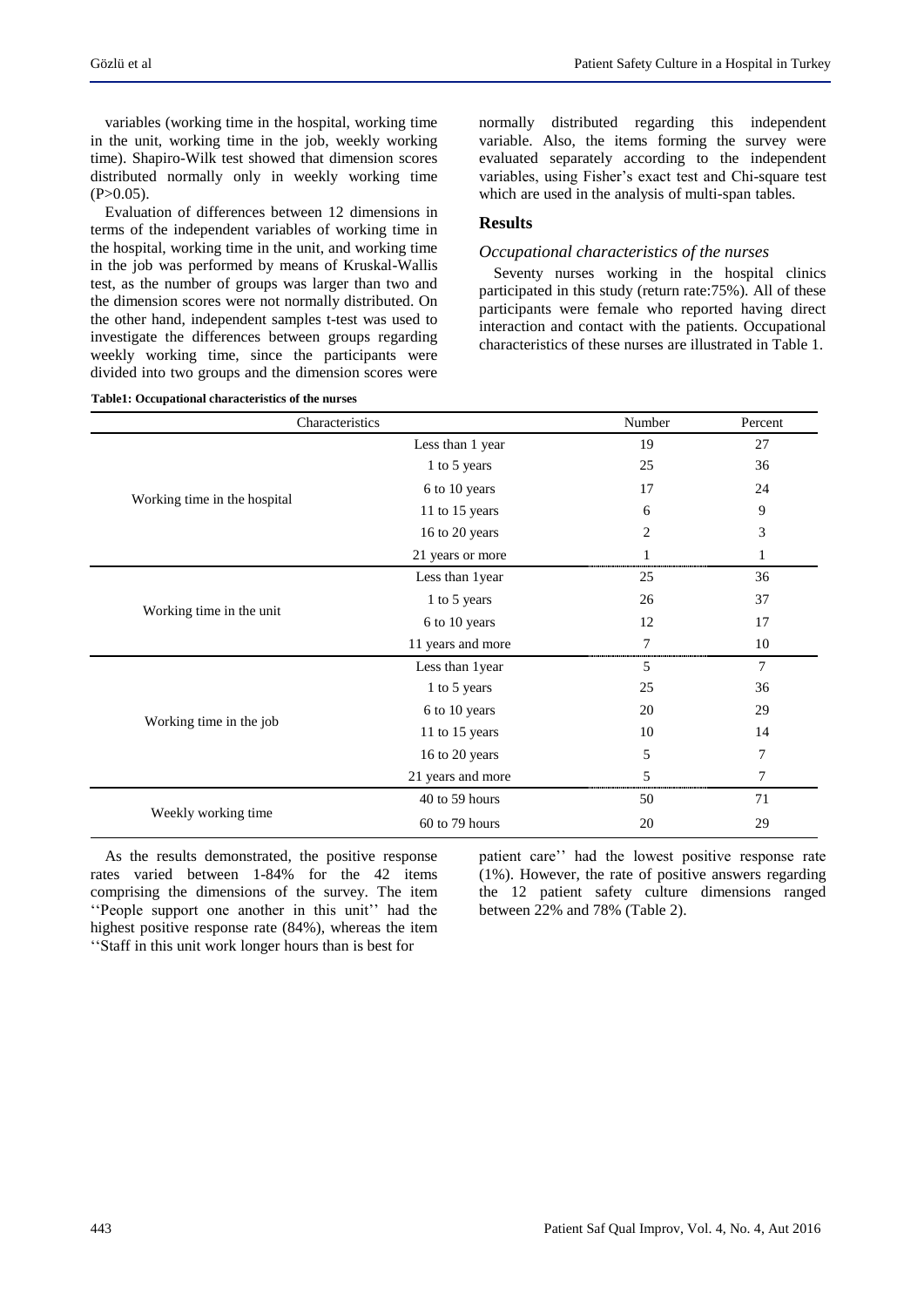#### **Table2: Positive response rates regarding patient safety culture dimensions**

| <b>Dimensio</b>                                                                                                              |    | $SH**$ |
|------------------------------------------------------------------------------------------------------------------------------|----|--------|
| 1. Teamwork Within Units                                                                                                     |    | 78     |
| A1. People support one another in this unit.                                                                                 |    | 84     |
| A3. When a lot of work needs to be done quickly, we work together as a team to get the work done.                            | 86 | 76     |
| A4. In this unit, people treat each other with respect.                                                                      | 78 | 79     |
| A11. When one area in this unit gets really busy, others help out.                                                           | 69 | 72     |
| 2. Supervisor/Manager Expectations & Actions Promoting Patient Safety                                                        |    | 54     |
| B1. My supervisor/manager says a good word when he/she sees a job done according to the                                      | 73 | 49     |
| B2. My supervisor/manager seriously considers staff suggestions for improving patient safety.                                | 77 | 63     |
| B3. Whenever pressure builds up, my supervisor/manager wants us to work faster, even if it means                             | 74 | 29     |
| B4. My supervisor/manager overlooks patient safety problems that happen over and over.***                                    | 76 | 74     |
| 3. Organizational Learning - Continuous Improvement                                                                          |    | 63     |
| A6. We are actively doing things to improve patient safety.                                                                  | 84 | 61     |
| A9. Mistakes have led to positive changes here.                                                                              | 64 | 53     |
| A13. After we make changes to improve patient safety, we evaluate their effectiveness.                                       | 69 | 74     |
| 4. Management Support for Patient Safety                                                                                     | 72 | 69     |
| F1. Hospital management provides a work climate that promotes patient safety.                                                | 81 | 79     |
| F8. The actions of hospital management show that patient safety is a top priority.                                           | 75 | 64     |
| F9. Hospital management seems interested in patient safety only after an adverse event happens.***                           | 61 | 63     |
| 5. Overall Perceptions of Patient Safety                                                                                     | 66 | 75     |
| A10. It is just by chance that more serious mistakes don't happen around here.***                                            | 62 | 79     |
| A15. Patient safety is never sacrificed to get more work done.                                                               | 65 | 79     |
| A17. We have patient safety problems in this unit.***                                                                        | 65 | 71     |
| A18. Our procedures and systems are good at preventing errors from happening.                                                | 72 | 70     |
| 6. Feedback & Communication About Error                                                                                      | 64 | 69     |
| C1. We are given feedback about changes put into place based on event reports.                                               | 56 | 51     |
| C3. We are informed about errors that happen in this unit.                                                                   | 65 | 80     |
| C5. In this unit, we discuss ways to prevent errors from happening again.                                                    | 71 | 77     |
| 7. Frequency of Events Reported                                                                                              | 63 | 69     |
| D1. When a mistake is made, but is <i>caught and corrected before affecting the patient</i> , how often is<br>this reported? | 56 | 66     |
| D2. When a mistake is made, but has no potential to harm the patient, how often is this reported?                            | 59 | 60     |
| D3. When a mistake is made that could harm the patient, but does not, how often is this reported?                            | 74 | 80     |
| <b>8. Communication Openness</b>                                                                                             | 62 | 55     |
| C2. Staff will freely speak up if they see something that may negatively affect patient care.                                | 76 | 80     |
| C4. Staff feel free to question the decisions or actions of those with more authority.                                       | 47 | 31     |
| C6. Staff are afraid to ask questions when something does not seem right.***                                                 | 63 | 54     |
| 9. Teamwork Across Units                                                                                                     | 58 | 57     |
| F2. Hospital units do not coordinate well with each other.***                                                                | 46 | 47     |
| F4. There is good cooperation among hospital units that need to work together.                                               | 59 | 71     |
| F6. It is often unpleasant to work with staff from other hospital units.***                                                  | 59 | 33     |
| F10. Hospital units work well together to provide the best care for patients.                                                | 68 | 76     |
| 10.Staffing                                                                                                                  |    | 22     |
| A2. We have enough staff to handle the workload.                                                                             | 56 | 13     |
| A5. Staff in this unit work longer hours than is best for patient care.***                                                   | 53 | 1      |
| A7. We use more agency/temporary staff than is best for patient care.***                                                     | 67 | 54     |
| A14. We work in "crisis mode" trying to do too much, too quickly.***                                                         | 50 | 19     |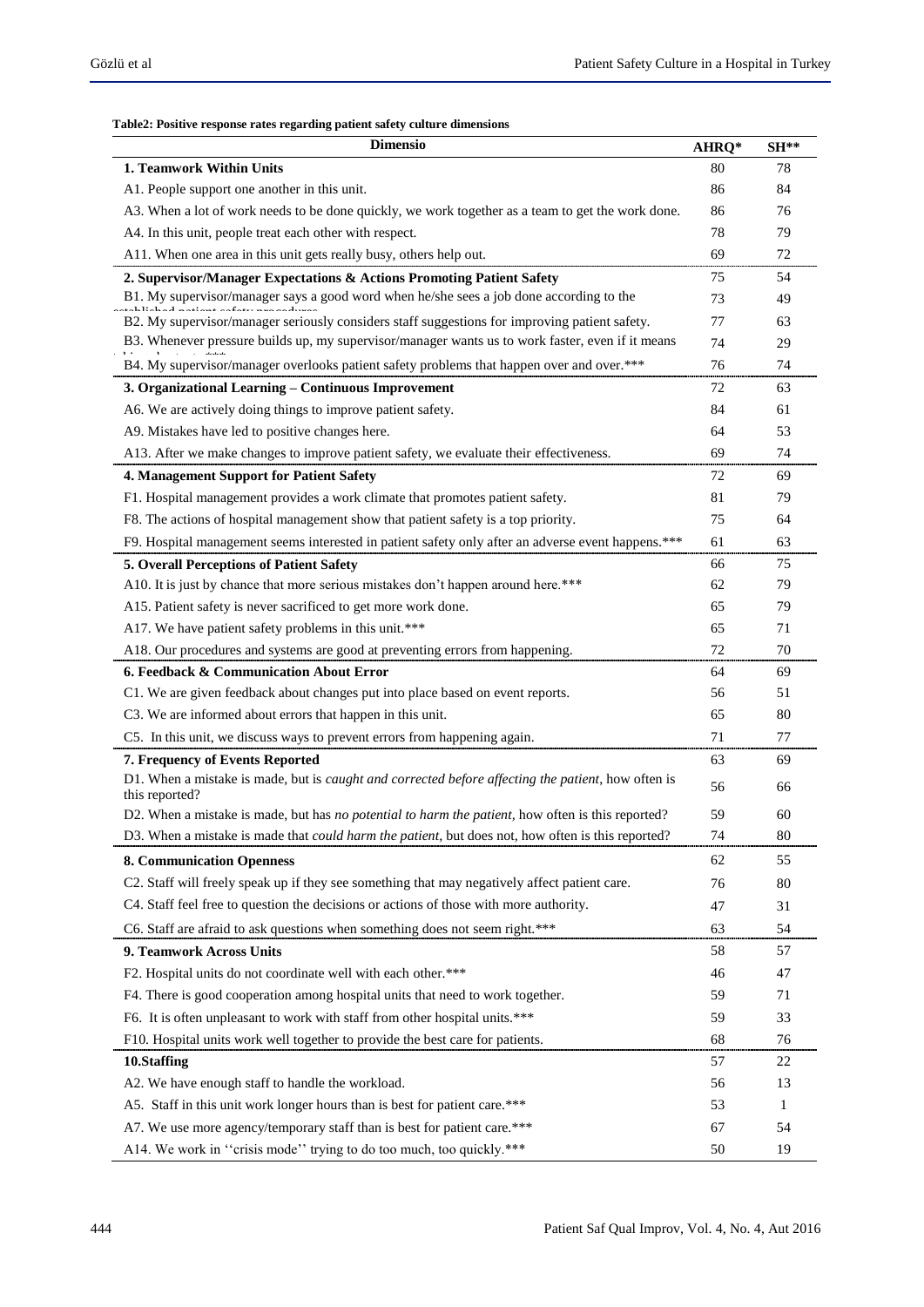| 11. Handoffs & Transitions                                                                                      |    | 70 |
|-----------------------------------------------------------------------------------------------------------------|----|----|
| F3. Things "fall between the cracks" when transferring patients from one unit to<br>also also also<br>$\cdot$ 1 | 41 | 67 |
| F5. Important patient care information is often lost during shift changes.***                                   |    | 80 |
| F7. Problems often occur in the exchange of information across hospital units.***                               | 43 | 54 |
| F11. Shift changes are problematic for patients in this hospital.***                                            | 45 |    |
| 12. Non-punitive Response to Errors                                                                             | 44 | 33 |
| A8. Staff feel like their mistakes are held against them.***                                                    | 50 | 31 |
| A12. When an event is reported, it feels like the person is being written up, not the<br>ata ata ata            |    | 36 |
| A16. Staff worry that mistakes they make are kept in their personnel file.***                                   | 35 | 33 |

\* Agency for Healthcare Research and Quality 2011 User Comparative Database Report data (20).

\*\* Study Hospital: Data from a private hospital with Joint Commission International accreditation certificate in Turkey. \*\*\*Reverse item

The dimension with the lowest positive response rate was "Staffing" (22%), while the highest positive response rate belonged to "Teamwork within units" (78%). Average positive response rate of the dimensions was 60%; however, the response rates of five dimensions were below the average; these dimensions included "Staffing", "Non-punitive response to errors", "Supervisor/manager expectations  $&$  actions promoting patient safety", "Communication openness", and "Teamwork across units." The results did not indicate any statistically significant difference in the 12 patient safety culture dimensions in terms of working time in the hospital, working time in the unit, working time in the job, and weekly working time  $(P>0.05)$ .

AHRQ organization published the Hospital Survey on Patient Safety Culture in 2004 to help to evaluate the safety culture in hospitals. Subsequently, in 2006,

this organization financed the development of a comparative database as a response to the requests from the hospitals engaged in comparing their own safety culture survey results with those of other hospitals. This database includes the data coming from the hospitals participating in the research voluntarily, which serves as an important resource for the hospitals in terms of supporting patient safety culture. These comparative database reports were prepared during 2007-2014 (19).

Considering the reports published by AHRQ, it is realized that the people filling the Hospital Survey on Patient Safety Culture are nurses (the highest number), doctors, people working in hospital administration, technicians, therapists, dietitians, pharmacists, and other staff contributing directly or indirectly to the health service provision.



**Figure 1: Positive response rates of the patient safety culture dimensions.**

- Study Hospital: Data from a private hospital with Joint Commission International accreditation certificate in Turkey.
- Agency for Healthcare Research and Quality 2011 User Comparative Database Report data (20).

According to AHRQ"s research in 2011, the rates of the positive responses for the items in patient safety culture varied between 35% and 86%. The results demonstrated that the highest rate of positive response belonged to "People support one another in this unit"

(86%) and ""When a lot of work needs to be done quickly, we work together as a team to get the work done" (86%). Furthermore, the item "Staff worry that mistakes they make are kept in their personnel file" showed the lowest rate of positive response (35%).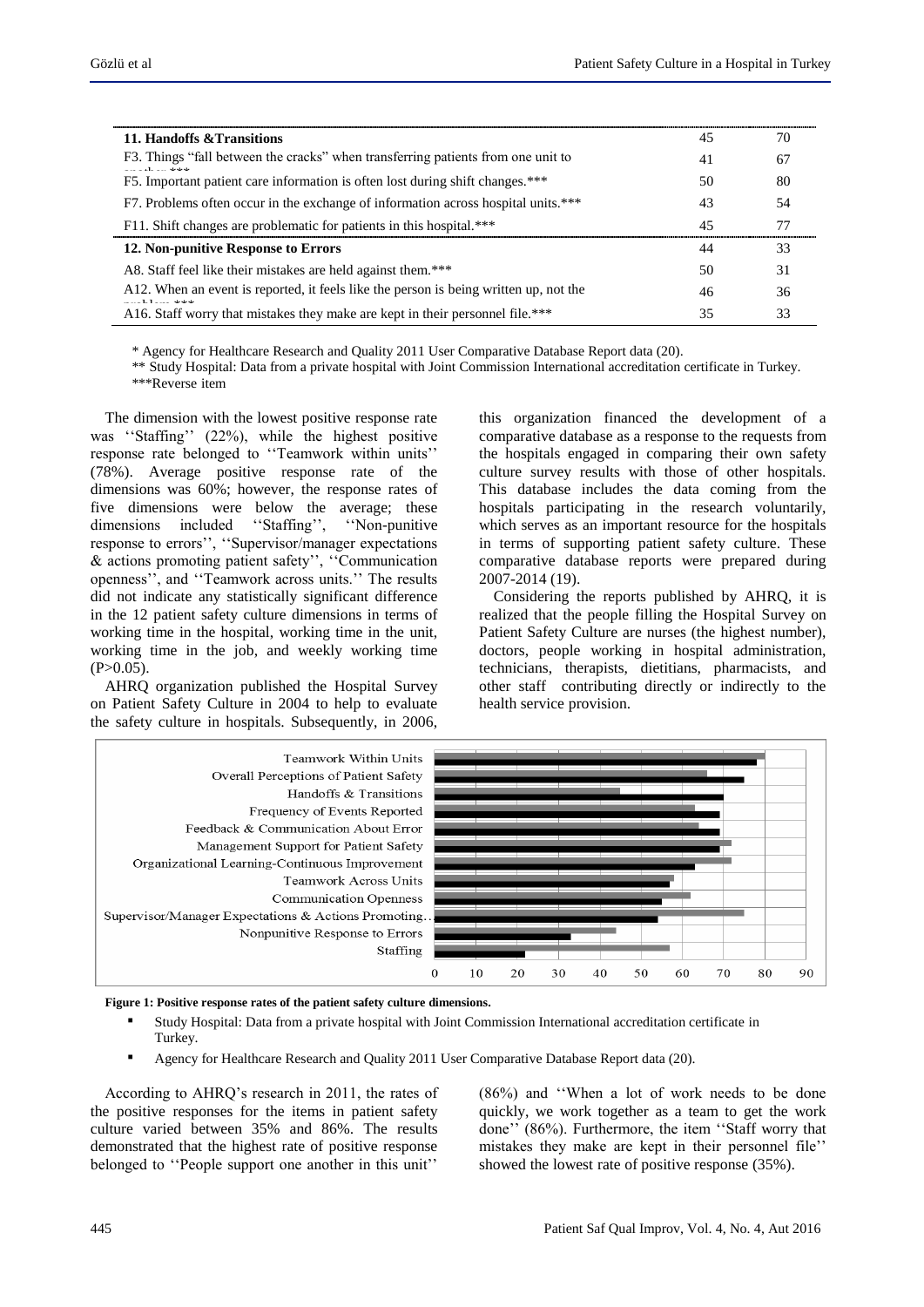The rates of positive responses ranged between 44% and 80% for 12 patient safety culture dimensions. The

highest positive response rate belonged to "Teamwork within units" (80%). The average positive response rate for these 12 dimensions was 63%. Figure1 displays the rates of positive responses for the patient safety culture dimensions regarding the current study and the AHRQ study in 2011.

Regarding the perceptions of the nurses about the patient safety grade in their working area/unit, the results of the present study demonstrated that 78% of dimension with the lowest positive response rate was "Non-punitive response to errors" (44%), while the the nurses considered patient safety level to be excellent or very good. Moreover, the nurses' perceptions regarding the grade of patient safety was evaluated separately according to four independent variables and no statistically significant difference was found between these variables (P>0.05). Similarly, in the study of AHRQ in 2011, 75% of the participants considered the grade of patient safety in their working area/unit to be excellent or very good (Figure 2).



**Figure2: Average rates of the participants' responses regarding the patient safety grade in their working area/unit.**

▪ Study Hospital: Data from a private hospital with Joint Commission International accreditation certificate in Turkey.

Agency for Healthcare Research and Quality 2011 User Comparative Database Report data (20).

Evaluating the number of events reported in this study, it was shown that more than half of the nurses (53%) did not report any events. Likewise, in 2011, AHRQ demonstrated that more than half of the participants (54%) did not report any events. The number of events reported was evaluated separately according to four independent variables and it was indicated that 44% of the nurses working for 1-5 years and 11% of those working for 11 years or more reported 1 or 2 events. Furthermore, a statistically significant difference was observed in terms of working time in the hospital  $(P=0.01)$ .

#### **Discussion**

Hospital Survey on Patient Safety Culture is commonly used outside the USA where it was developed. Several studies have used this survey to evaluate patient safety culture in different countries, such as Argentina, Australia, Bahrain, Belgium, Colombia, Costa Rica, France, India, Ireland, Japan, Germany, Greece, Lebanon, Mexico, Netherlands, Norway, Peru, Portugal, Saudi Arabia, Scotland, Serbia, Singapore, Spain, Sweden, Switzerland, Taiwan, Turkey, and the United Kingdom (21).

There are a growing number of studies evaluating patient safety culture in Turkey. These studies were carried out in various private and public hospitals, training-research and university hospitals. To the extent of the researcher"s knowledge, no studies evaluating patient safety culture were conducted in a hospital with JCI accreditation certificate in Turkey. This point reveals the uniqueness of the current study, which is expected to contribute to the literature regarding patient safety culture.

For the purpose of evaluating the patient safety culture, this study employed Hospital Survey of Patient Safety Culture. Validity and reliability analysis of the Turkish version of the survey was made by Filiz (18) and it was found to be valid and reliable. A total number of 93 surveys were distributed and the responses of 70 participants were considered valid. Return rate for the surveys was about 75% and the average rate of positive responses for the dimensions was 60%.

'Teamwork within units'' was found to be the dimension with the highest rate of positive responses in both our study and the study carried out by AHRQ in 2011. "Overall perceptions of patient safety" and "Handoffs & transitions" were other dimensions, which showed high rates, respectively. Likewise, "Teamwork within units" dimension was found to have the highest rate of positive responses in the studies conducted on physicians, nurses, and other hospital staff in Lebanon (22), Taiwan (23), New Zealand (24), Spain (25), Iran (26), and Gambia (27) and in the studies performed on physicians and nurses in Sweden (28) and in those conducted on nurses in Oman (29).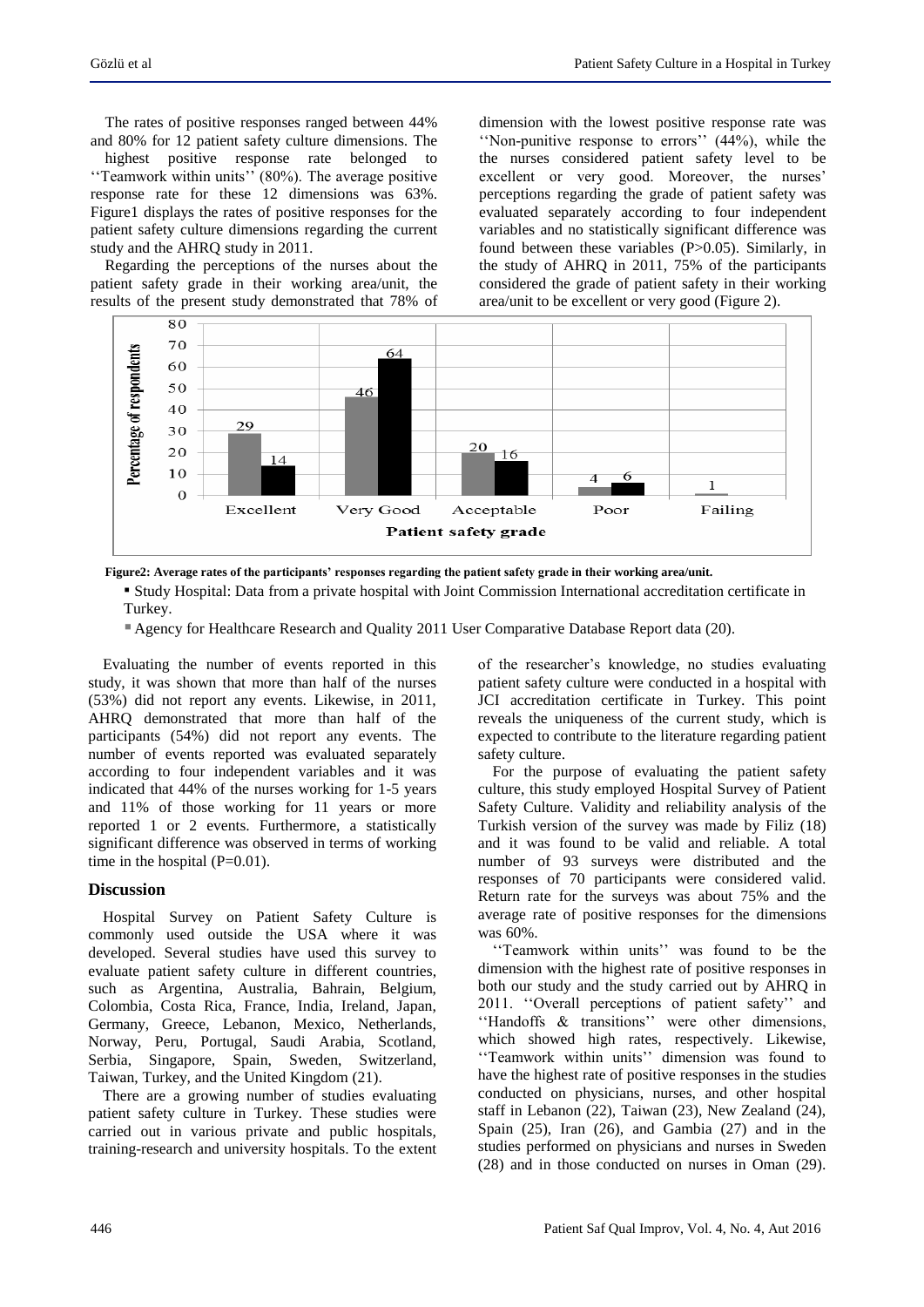The positive response rate of this dimension in Taiwan was higher (94%), compared to the results of the studies conducted in other countries.

Other two dimensions which showed high rates of positive responses in the studies conducted in the aforementioned countries, except for Sweden, included "Organizational learning-continuous improvement" and ""Supervisor/manager expectations & actions promoting patient safety". In the current study, the highest positive response rates belonged to the dimensions of "Overall perceptions of patient safety" (75%), "Handoffs  $\&$  transitions" (70%), and "Frequency of event reports  $(69\%)$ . It can be concluded that JCI accreditation made a positive contribution in raising the staff"s awareness of the errors and preventing their recurrence.

According to the results, the dimensions with the lowest rates of positive response were found to be "Staffing" and "Non-punitive response to errors". However, AHRQ reported "Handoffs & transitions" to be the dimension with the lowest positive response rate (20). In terms of dimensions with the lowest positive response rates, the results of our study were similar to the findings of the studies conducted in Lebanon (22), Taiwan (23), New Zealand (24), Iran (26), and Gambia (27). Similarly, these two dimensions had the lowest rates of positive responses in the studies conducted only on nurses in Oman (29), Saudi Arabia (30), and Croatia (31).

The positive response rates of "Staffing" dimension were 22% and 15% in the current study and the study carried out in Saudi Arabia, respectively, which were lower than what was reported in other countries. This low rate may be due to some negative effects, such as accreditation procedures leading to increased workload (32). Al-Awa and colleagues" study in Saudi Arabia, which was conducted in an accredited hospital and covered only the perception of the nurses, is a proof to this claim.

Patient safety was graded as excellent or very good by 78% of the participants in our study. This rate reported to be 75% in AHRQ"s study (29), 75% in Lebanon (22), 59% in Sweden (28), 52% in Gambia (27), and 32% in Iran (26). As can be seen, the grade of patient safety was perceived more positively in our study. In the current study, 6% of the participants graded the patient safety in the unit they work as poor or bad. This rate was reported to be 3% in Lebanon, 5% in Sweden and AHRQ" study in 2011, and 12% in Lebanon and Gambia.

In a study performed on nurses in the USA and in 12 European countries (Belgium, England, Finland, Germany, Greece, Ireland, Netherlands, Norway, Poland, Spain, Sweden, and Switzerland), 6% of the nurses in the USA considered the level of patient safety to be poor or bad; however, this rate was 18% for the nurses in Poland and 17% for the nurses in Greece (33).

Considering the number of events reported within the last 12 months, 53% of the participants stated that no event was reported. This percentage was reported to be 33%, 57%, 64%, and 68% in Sweden, Lebanon, Iran, and Gambia, respectively. Furthermore, AHRQ reported this rate to be 54% in 2011. The events threatening patient safety should definitely be reported in order to establish patient safety culture in a health institution.

However, as can be seen, in the reported countries, except for Sweden, the percentage of not reporting even a single event was above 50%. This high rate may result from health staff having some worries about being blamed, losing their jobs, being alienated by their colleagues, and encountering legal problems. In the present study, nurses who just started working in the hospital or the nurses who worked in the hospital for a shorter time filled in more event reports. Therefore, it can be stated that senior nurses were more worried about negative consequences of reporting.

#### **Conclusion**

As many other studies, this study revealed that nurses considered the teamwork in their teams to be positive; however, they believed that the number of personnel to handle the workload was insufficient. Accreditation, which has been drawing interest increasingly in the recent years as an external quality evaluation tool in health services, can contribute to the creation of patient safety culture. The aforementioned studies, which were conducted mostly on nurses in various countries, draw attention to the issues associated with patient safety that need to be improved.

In the current study, "Staffing", "Non-punitive response to errors", "Supervisor/manager expectations & actions promoting patient safety", "Communication openness", and "Teamwork across units" were the areas that needed to be addressed for the improvement of patient safety culture. Consequently, to improve the patient safety culture, the following measures could be taken:

The quality and quantity of the staff should be enough to cope with the workload. Since high workload and low occupational satisfaction, which is resulted from the insufficient number of nurses, might cause medical errors, health institutions should provide services with sufficient number of nurses according to their needs.Working times of nurses should be arranged in a balanced way. Shift times should be arranged considering the fact that excess working hours may decrease the productivity of nurses and cause errors to be made. When errors are made, they should be considered as a problem of 'the system''. Hence, instead of blaming the nurses, the necessary precautions should be taken to prevent error recurrence.

Managers of the health institutions should appreciate the nurses when they did a work according to the established patient safety procedures and should take the suggestions made by the nurses seriously to improve patient safety. Communication between the units and between the nurses should be improved and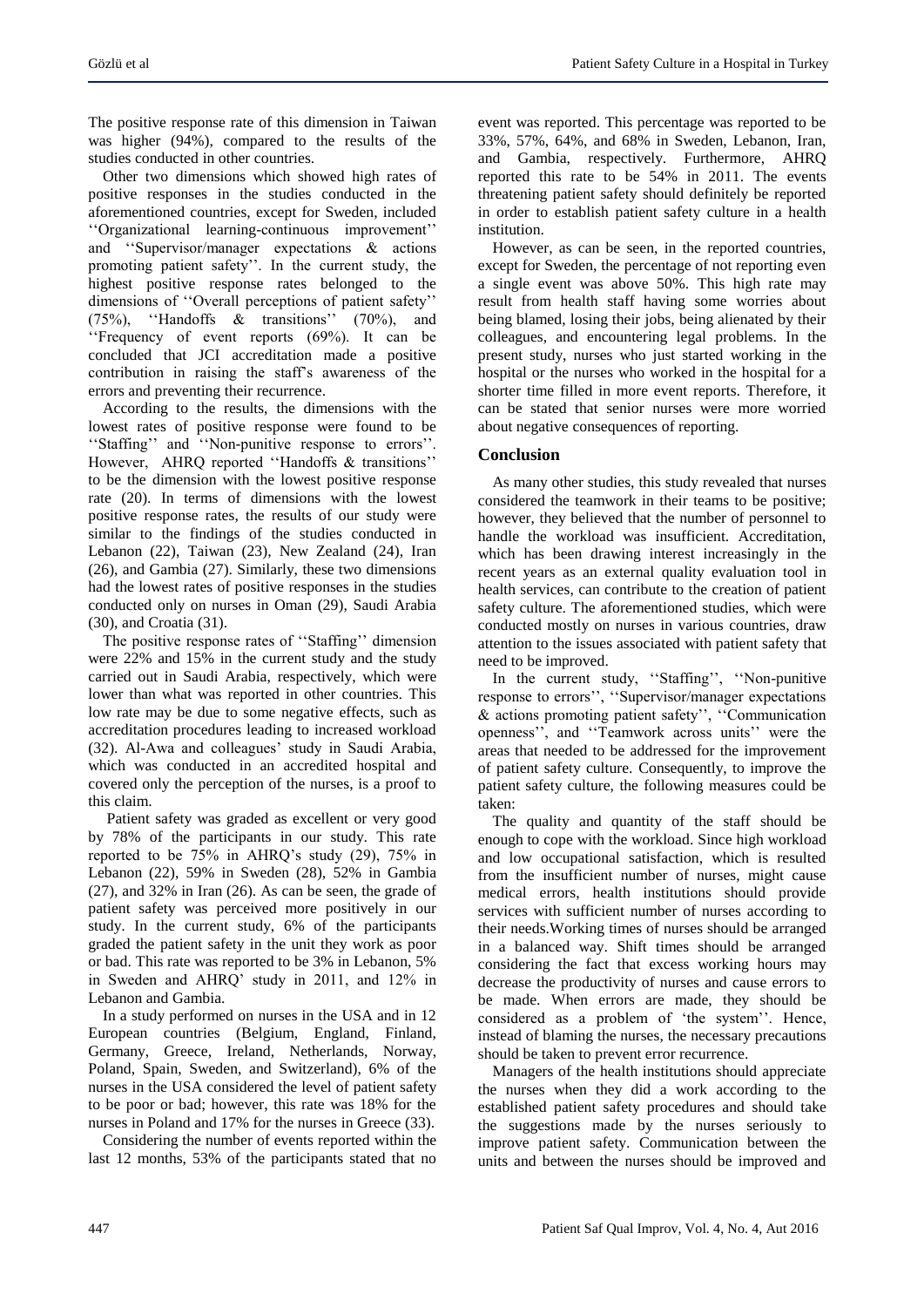the hospital units shouldwork in harmony. Good communication has the potential to prevent many medical errors in health institutions, where functional dependency is very high.

Patient safety culture evaluations should be made with certain intervals to increase awareness regarding patient safety culture and to determine the areas, which need more attention. In spite of the fact that scientific knowledge regarding patient safety culture is increasingly accumulating, the desired level has not been achieved yet and the damages resulting from medical errors still take place in the provision of health services. Conducting further studies on the patient safety culture perception of the personnel contributing to the provision of the health service and sharing the relevant information between countries can help improve the patient safety in the future.

## **References**

1- World Health Organization. World Alliance for Patient Safety Forward Programme October 2004, France, p.1

2- Sun S. Organizational culture and its themes. International Journal of Business and Management2008;3(12):137-41.

3- Cooper MD. Towards a model of safety culture. Safety Science2000;36(2):111-36.

4- Sumwalt RL. Do you have a safety culture? The Journal of Flight Safety Foundation2007;2(7):37-49.

5- National Patient Safety Agency. Seven step to patient safety. The full reference guide, Second print. UK, August 2004. p.13-35.

6- Pronovost P, Sexton B. Assessing safety culture: Guidelines and recommendations. Quality and Safety in Health Care2005;14(4):231-33.

7- Ginsburg LR, Tregunno D, Norton PG, Mitchell IJ, Howley H. 'Not another safety culture survey': Using the Canadian patient safety climate survey (Can PSCS) to measure provider perceptions of PSC across health settings. BMJ Qual Saf2013;0:1-9. <http://dx.doi.org/10.1136/bmjqs-2013-002220>

8- Health Foundation. Evidence scan: Does improving safety culture affect patient outcomes? London, November2011. p.7-17.

9- McGill L. Patient safety: A European Union priority. Clinical Medicine2009;9 (2):136-39.

10- Nieva VF, Sorra J. Safety culture assessment: A tool for improving patient safety in healthcare organizations. Qual Saf Health Care2003;12(Suppl II):ii17–ii23.

11- Sammer CE, Lykens K, Singh KP, Mains DA, Lackan NA. What is patient safety culture? A review of the literature. Journal of Nursing Scholarship2010;42(2):156-65.

12- Stone PW, Mooney-Kane C, Larson EL, Horan T, Glance LG, Zwanziger J, et al. Nurse working conditions and patient safety outcomes. Med Care 2007 Jun;45(6):571-78.

One limitation of the study was that the results of the current study were restricted to the evaluations of the nurses since the study was applied only on nurses. Another limitation of this study was that no comparisons could be made between surgical and internal medicine clinics, as the target hospital, where the study was carried out, only provided the total number of nurses working in the clinics (not the distribution of nurses in each clinic) in accordance with its confidentiality principles. To investigate the effect of hospital accreditation on patient safety culture more thoroughly in Turkey, further studies could be carried out in other hospitals with accreditation certificates.

#### **Acknowledgement**

Hereby, the researchers express their gratitude to the nurses for their participation in the administration of the survey.

13- Mitchell, PH. Defining Patient Safety and Quality Care.In: Hughes RG, editor. Patient Safety and Quality: An Evidence-Based Handbook for Nurses. (Prepared with support from the Robert Wood Johnson Foundation). AHRQ Publication No. 08-0043. Rockville, MD: Agency for Healthcare Research and Quality; March 2008. p.1-5.

14- Greenfield D, Braithwaite J. Health sector accreditation research: A systematic review. accreditation research: A systematic review. International Journal for Quality in Health Care2008;20(3):172-83.

15- Sağlık Bakanlığı. Akreditasyona Giden Yol. Sağlık Hizmetleri Genel Müdürlüğü, Sağlıkta Kalite ve Akreditasyon Daire Başkanlığı, Performans Kalite ve Hasta Güvenliği Ajansı. Mart 2013-Eylül 2014. Sayı:11, s:19-21.

16- Joint Commission International. JCI-AccreditedOrganizations.1515 West 22nd Street, Suite 1300W Oak Brook, Illinois 60523 USA (cited 2016 Feb1) Available from:

<http://www.jointcommissioninternational.org/about/>

17- Agency for Healthcare Research and Quality. Hospital Survey on Patient Safety Culture: Items and Dimensions. Agency for Healthcare Research and Quality5600 Fishers Lane Rockville, MD 20857 USA (cited 2015 September 7) Available from:

[http://www.ahrq.gov/sites/default/files/wysiwyg/profes](http://www.ahrq.gov/sites/default/files/wysiwyg/professionals/quality-patient-%20safety/patientsafetyculture/hospital/resources/hospscanform.pdf) [sionals/quality-patient-](http://www.ahrq.gov/sites/default/files/wysiwyg/professionals/quality-patient-%20safety/patientsafetyculture/hospital/resources/hospscanform.pdf)

[%20safety/patientsafetyculture/hospital/resources/hosps](http://www.ahrq.gov/sites/default/files/wysiwyg/professionals/quality-patient-%20safety/patientsafetyculture/hospital/resources/hospscanform.pdf) [canform.pdf](http://www.ahrq.gov/sites/default/files/wysiwyg/professionals/quality-patient-%20safety/patientsafetyculture/hospital/resources/hospscanform.pdf)

18- Filiz E. Hastanede Hasta Güvenliği Kültürü Algılamasının ve Sağlık Çalışanları ile Toplumun Hasta Güvenliği Hakkındaki Tutumunun Belirlenmesi. (master"s thesis) Selçuk University, Konya; 2009.

19- Agency for Healthcare Research and Quality. Hospital Survey on Patient Safety Culture. Agency for Healthcare Research and Quality5600 Fishers Lane Rockville, MD 20857 USA (cited 2015 October 10) Available from:

[http://www.ahrq.gov/professionals/quality-patient](http://www.ahrq.gov/professionals/quality-patient-safety/patientsafetyculture/hospital/index.html)[safety/patientsafetyculture/hospital/index.html](http://www.ahrq.gov/professionals/quality-patient-safety/patientsafetyculture/hospital/index.html)